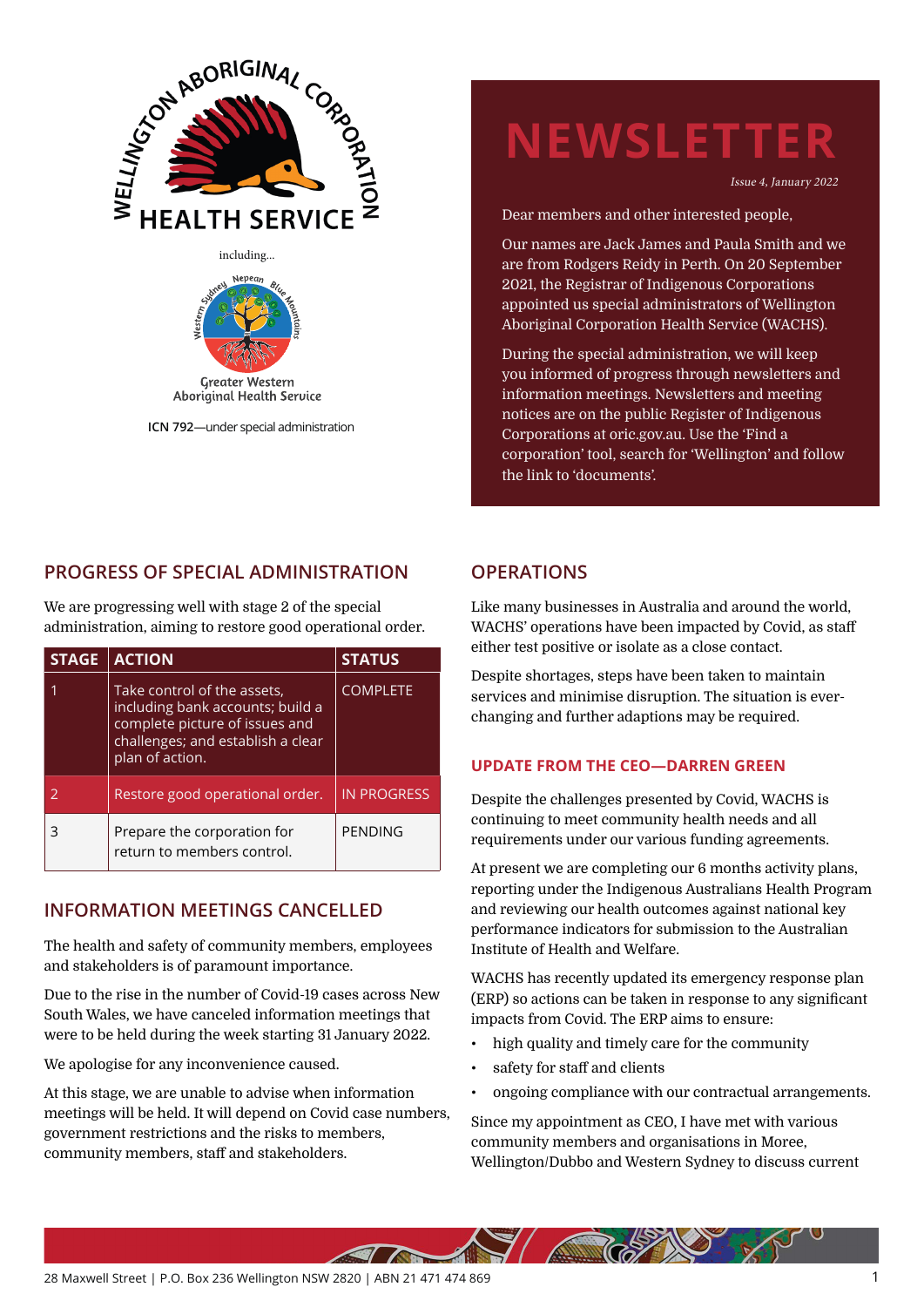operations and future opportunities. These discussions have been very positive and established strong working relationships that will lead to better service delivery and outcomes for clients.

Finally, I am pleased that staff were able to take a very welldeserved break over the Christmas / new year period and I thank all staff for their ongoing hard work and support.

An update on current key services follows.

#### **CLINICS**

#### *Wellington*

The Wellington clinic continues to provide in-person and/or telehealth appointments (as required). Faced with continued challenges due to Covid, staff are adhering to Covid-safe practices, undertaking risk assessments, complying with government restrictions and adapting practices to minimise disruption to services. Covid is reducing staff attendance, but the team are working together and supporting each other to ensure services continue for the community.

Booster and childhood vaccines have been ordered but their delivery is delayed. While they wait, the team is working on the design and set-up of clinics to administer these vaccines.

Clinicians are also providing advice and education for Covidpositive community members.

A new registrar GP commences in February 2022, which will help reduce current GP wait times. The clinic also has a registered nurse specialising in respiratory issues to meet patients' needs.

#### *Mt Druitt*

Clinic staff continue to work hard to deliver a high standard of health care for the community while dealing with the challenges of Covid.

The clinic team has resumed Covid booster vaccinations after the Christmas break and, pleasingly, there has been a very good uptake. Vaccinations for children aged 5 to 11 start on 17 January 2022.

The clinic is currently in promising discussions with the local health district (LHD) about resuming the dental service.

The clinic also has visiting specialists and allied health services including a paediatrician, podiatrist, a hearing specialist, psychiatrist, psychologist and optometrist.

Health checks are continuing at the clinic for eligible clients, who can go home with a free South Sydney Rabbitohs shirt.

The clinic team have also been working closely with the community to provide extra support for clients physical and emotional well-being such as childhood immunisations, depot injections, mental health, wound care and medication management.

#### *Penrith*

The Penrith clinic team have been busy planning Covid booster clinics for the coming weeks, which will include shots for children aged 5 to 11. The Penrith team to provide services during these ever-changing and unsure times. In-person appointments are still available, but telehealth is encouraged where possible. The Penrith clinic will also have psychiatry and hearing clinic from February 2022.

#### *Katoomba*

Like all clinics, Katoomba has been facing challenges presented by Covid, which also impacted not only service delivery but recruitment.

At present Katoomba is recruiting to positions in reception, nursing and general practice.

#### **ABORIGINAL COMMUNITY PROGRAMS**

#### *Wellington/Dubbo*

#### **Social emotional wellbeing**

When restrictions lifted, mid-December 2021, the Social Emotional Wellbeing (SEWB) team resumed programs and services, and planned to provide a calendar of events for community programs.

The increase in case numbers affected SEWB services and programs and the team is working with stakeholders to support clinical services and the community to manage Covid impacts.

#### **Healthy for life**

Healthy for Life program staff are also currently providing Covid support for clinical services, as well as monitoring program support in the community. New Directions are collaborating with childcare services to provide early intervention. The team are working with the LHD ensure health assessments, development milestones and immunisations are kept up to date.

#### **Tackling Indigenous smoking**

The Tackling Indigenous Smoking (TIS) team moved its operations online during the Covid lockdowns and has provided support to the clinic team at vaccination clinics. With the easing of restrictions, the TIS team were back out on the road, in communities visiting schools and working with the clinic and SEWB teams to provide health promotion activities that focus on:

- quitting
- harms of second and third hand smoke
- vaping
- workplace smoke-free assessments and policies in communities

 $\overline{2}$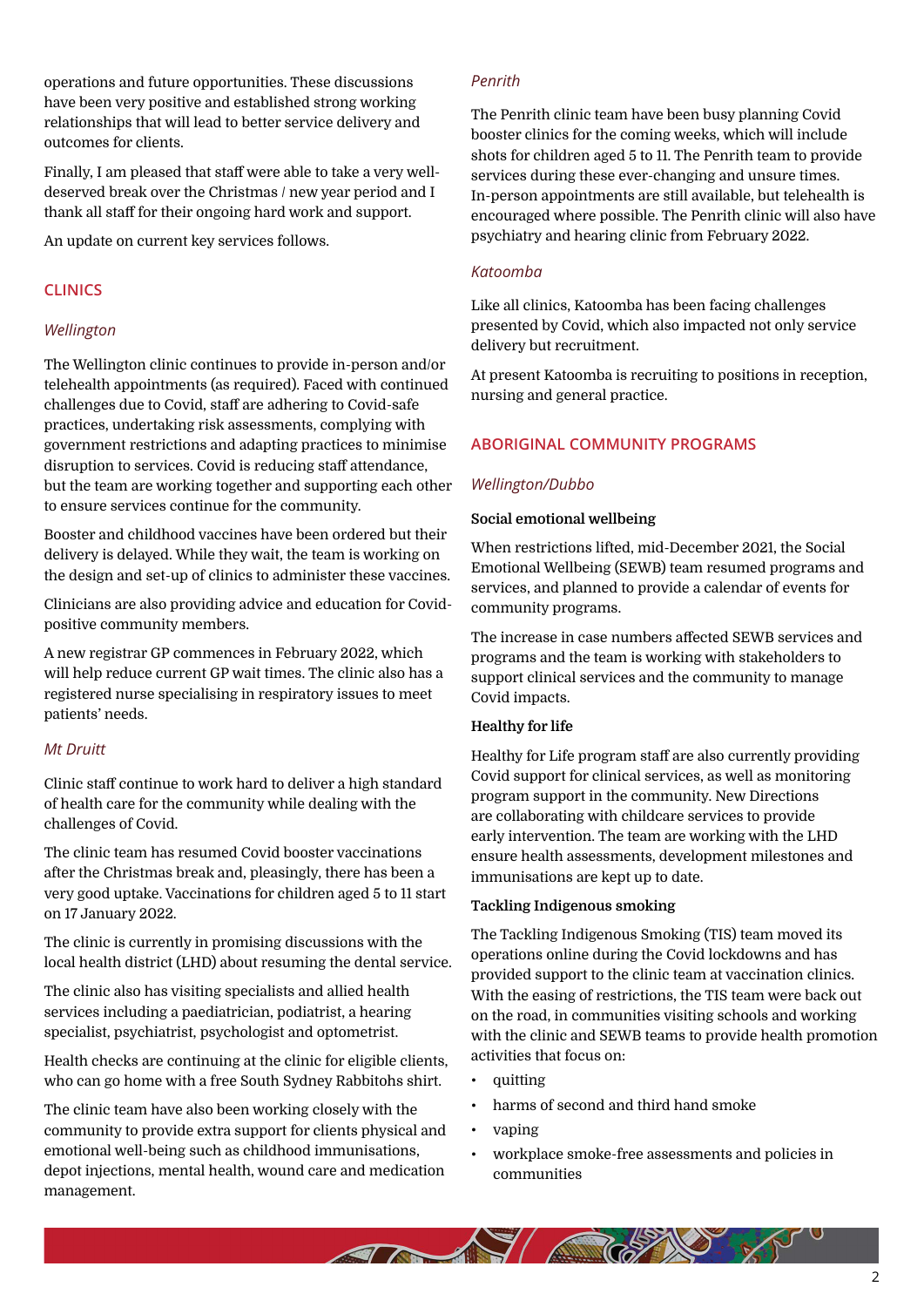- smoke-free homes and cars
- quitline referral
- working with target groups including elders, mums and bubs, youth, men's/women's groups

With case numbers increasing, the TIS team is planning service delivery changes, including sourcing professional development opportunities around health promotion.

#### **Australian nurse family partnership program**

The Australian Nurse Family Partnership Program (ANFPP) team in Dubbo provides first-time mums with nursing and midwifery support. A current focus is identifying locations for visits that meet Covid-safe requirements and provide safety and stimulation for toddlers. Recent successes include clients who have accepted referral to the Aboriginal Children's Therapy Team and completion of training in the Kimberly Mums Mood Scale and smoking cessation programs. The team will shortly commence recruiting qualified staff for home visits.

#### **Aboriginal child therapy team**

The Aboriginal Children's Therapy Team (ACTT) is based in Dubbo and works to improve:

- access to allied health for Aboriginal children in Dubbo
- child development and outcomes for children
- family knowledge and information regarding allied health
- structures for engaging families and the community
- allied health knowledge and skill base of the Indigenous workforce

This important work has continued despite the challenges presented by Covid.

#### *Western Sydney*

#### **Australian nurse family partnership program**

The ANFPP team in Blacktown continue to work closely with clients and other services despite the challenges of increasing Covid numbers. Experienced team members are supporting new staff who have recently joined the program despite interruptions to training because of Covid.

The team continue to support clients through in-person and telehealth appointments, while identifying supports for the families who are experiencing complexities.

Recruitment efforts are continuing for the positions of nurse home visitor and administration officer. Recruitment of the nurse supervisor is ongoing with coverage currently being provided by the ANFPP Dubbo nurse supervisor.

#### **Connected beginnings**

This program looks to organise and support a healthy childhood for Aboriginal kids.

The team focuses on prevention and cure and aims to reduce the gaps between Indigenous and non-Indigenous children. To improve the health status of the kids, the team focuses on the preventative measures like immunisations, child and parental screening and 715 health checks. In addition, the team also aims to cure, focusing on speech deficits, hearing disorders and occupational therapies.

The team maintain effective and strong partnerships with stakeholders such as local preschools, including Ngroo Education, Yenu-Allowah Education and Doonside Education, to coordinate the success of the program.

With the impacts of Covid the team are planning to deliver the following to affected families:

- activity kits for the kids in every 2 weeks
- food, vegetables and baby formulas
- body wash, hand wash, sanitisers, shampoo and nappies
- home cooking program with the kids and moms to keep the kids engaged.

#### **Social emotional wellbeing**

A MORE TO BE A STRING

SEWB clients are being supported with transport and followup for medical appointments at the clinic and specialist appointments. Visiting psychiatry case conferences will commence from 21 January 2022 and these will be available 3 sessions per month. The team is providing wellbeing checks to clients affected by Covid and are isolating at home. The team also deliver medications to clients as required.

#### **Moree residential rehabilitation service (MARRS – Maayu Mali)**

Maayu Mali continues to provide services for clients suffering the impacts of alcohol, other drugs and poor mental health. Recently an external review of operations was undertaken by The Glen. The report has been finalised which includes several recommendations. The team is now working through the recommendations to implement changes to improve operations and client services.

Also, the Maayu Mali team is working with the Aboriginal Health College at Little Bay to tailor training for the workforce, starting with Certificate IV Aboriginal Health. This training (restrictions pending) will be delivered on-site with some places to be offered to partner organisations to assist with their workforce development.